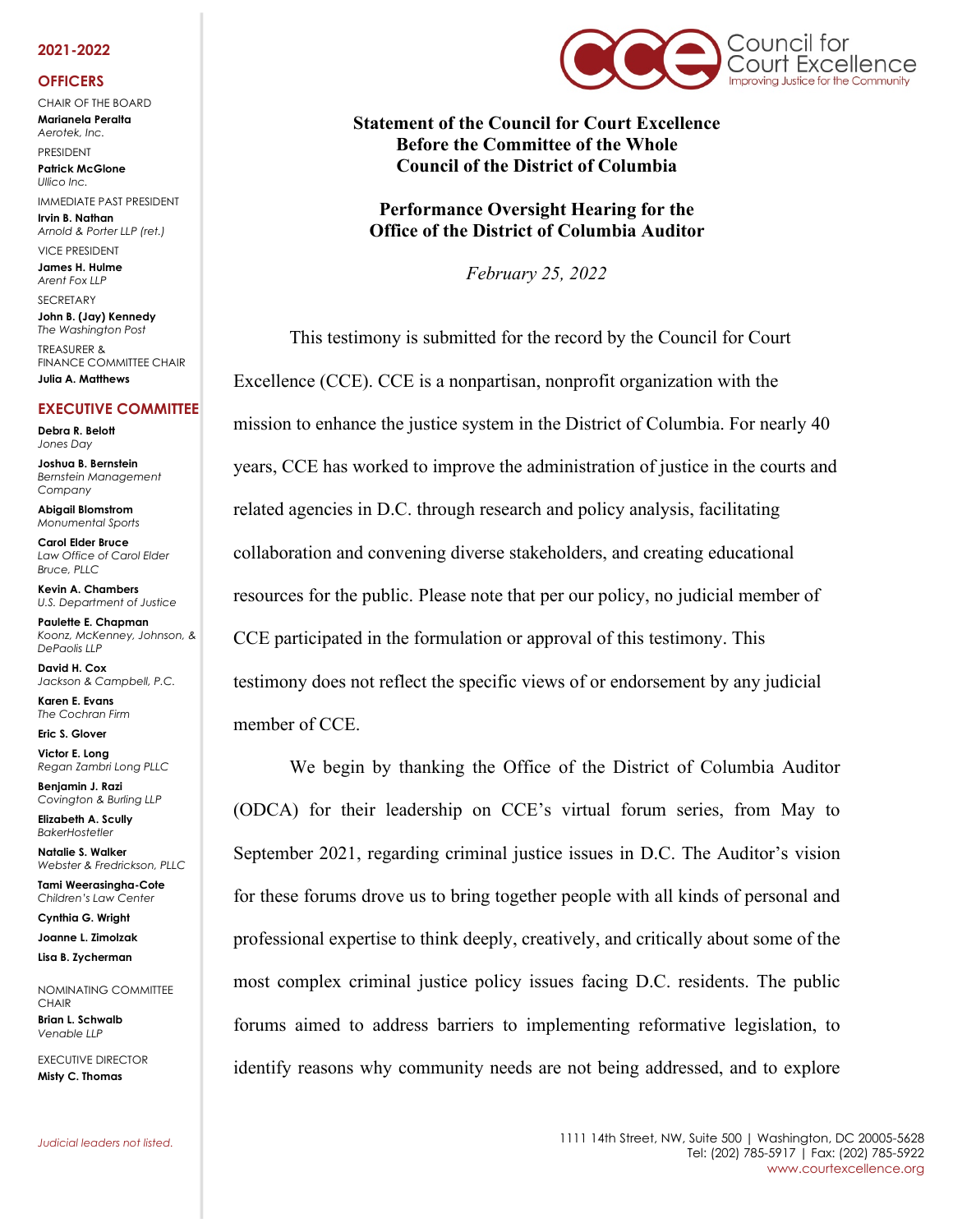

reforms and advocacy efforts that could address these specific public safety and justice problems. The discussions were held among stakeholders, people personally impacted by these issues, and other experts. After each forum, ODCA and CCE developed detailed reports including transcripts of the forums, executive summaries, and bibliographies with further resources to reference. These forums were incredibly helpful in starting conversations necessary to make progress in a way that encompasses the voices and needs of our most vulnerable community members.

#### **Future of Policing in the District**

During the first forum, moderated by D.C. Auditor Hon. Kathy Patterson, *[The Future of](http://www.courtexcellence.org/uploads/publications/Report_from_the_May_2021_Future_of_Policing_in_the_District_Forum.pdf)  [Policing in the District: A Roundtable Discussion on Reform,](http://www.courtexcellence.org/uploads/publications/Report_from_the_May_2021_Future_of_Policing_in_the_District_Forum.pdf)* the discussants talked in detail about the ways in which the Metropolitan Police Department (MPD) must improve its transparency and accountability measures. They also discussed many specific solutions or alternatives to the current policing system, including: hiring residents of D.C. to ensure there are officers well-versed and connected to the area; and implementing a model similar to the Crisis Assistance Helping Out On The Streets (CAHOOTS) in Oregon which has a non-police response to events requiring a behavioral health practitioner.

## **Local Control of Civil and Criminal Legal System**

In the second forum, *[What if We Were in Charge? Imagining a Future Without a](http://www.courtexcellence.org/uploads/publications/What_if_We_Were_in_Charge_Imagining_a_Future_Without_a_Federalized_Justice_System_in_DC.pdf)  [Federalized Justice System in D.C.,](http://www.courtexcellence.org/uploads/publications/What_if_We_Were_in_Charge_Imagining_a_Future_Without_a_Federalized_Justice_System_in_DC.pdf)* which was also moderated by Hon. Kathy Patterson, participants discussed the impact of statehood on D.C.'s criminal justice system and what local control might look like short of statehood. Among the specific measures discussed was the question what future entity should make D.C.'s parole grant and revocation decision, and the return of people serving felony sentences to a local prison facility.

## **Crossover Youth**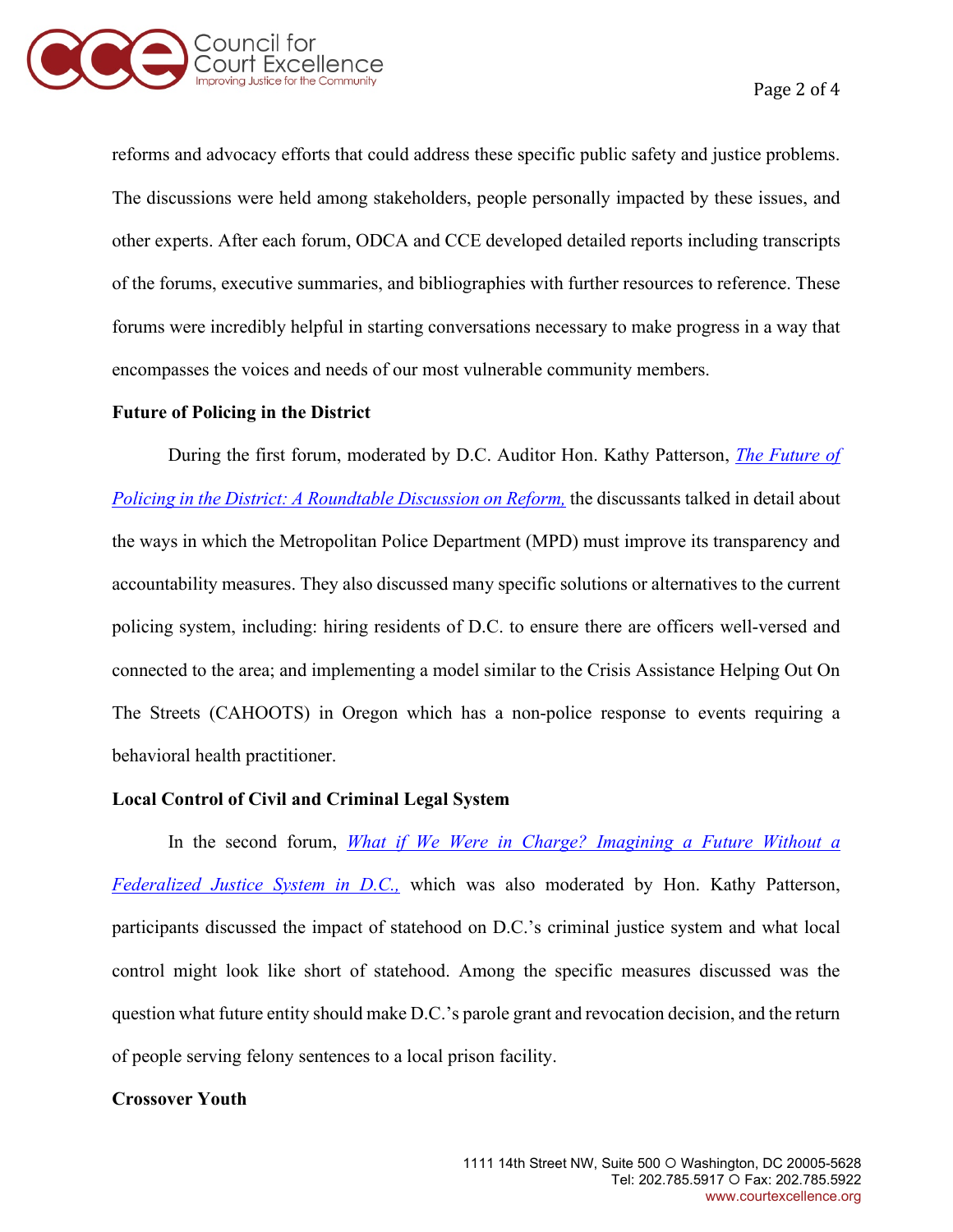

The third panel, *[Our Children in Crisis: A Focus on D.C.'s Crossover Youth](http://www.courtexcellence.org/uploads/publications/Our_Children_in_Crisis_CCE_ODCA_Report.pdf)*, was moderated by Benjamin Davis, former staff director of the D.C. Council Committee on Human Services. Panelists examined the situation of youth who are both involved in the child welfare and the juvenile justice systems in D.C. They discussed the harms these children face due to miscommunication within agencies and due to the wrongful and damaging placement of some abused or neglected youth in juvenile detention centers which can make the child welfare system traumatic and harmful. The panelists shared their hopes for the new Office of the Ombudsperson for Children and how it should focus on transparency, data collection and analysis, inter-agency communication, and implementing a holistic approach to treatment.

#### **Impacts of Marijuana Legislation**

The final forum, *[Confusion and Exclusion: Impacts of the Hazy State of D.C. Marijuana](http://www.courtexcellence.org/uploads/publications/Confusion_and_Exclusion_DC_Marijuana_Legalization_CCE_ODCA_Report.pdf)  [Legalization on People with Criminal Records](http://www.courtexcellence.org/uploads/publications/Confusion_and_Exclusion_DC_Marijuana_Legalization_CCE_ODCA_Report.pdf)*, was hosted by Martin Austermuhle of WAMU. Panelists discussed the impact of the confusing state of marijuana laws in D.C., given that possession and private use of small amounts is legal but the selling and purchasing of it is not. Panelists addressed how the "War on Drugs" negatively impacted Black and Brown communities for years; although D.C. has many racial equity goals for its marijuana laws, most have not yet been met. Additionally, people previously incarcerated for marijuana-related charges have fear of interacting, even legally, with marijuana and it is illegal for them to participate in the medical cannabis industry, which is an economic disadvantage for returning citizens. Among the solutions discussed were funding industry training for people with criminal records and granting business licenses to individuals directly impacted by the "War on Drugs."

# **Publications.**